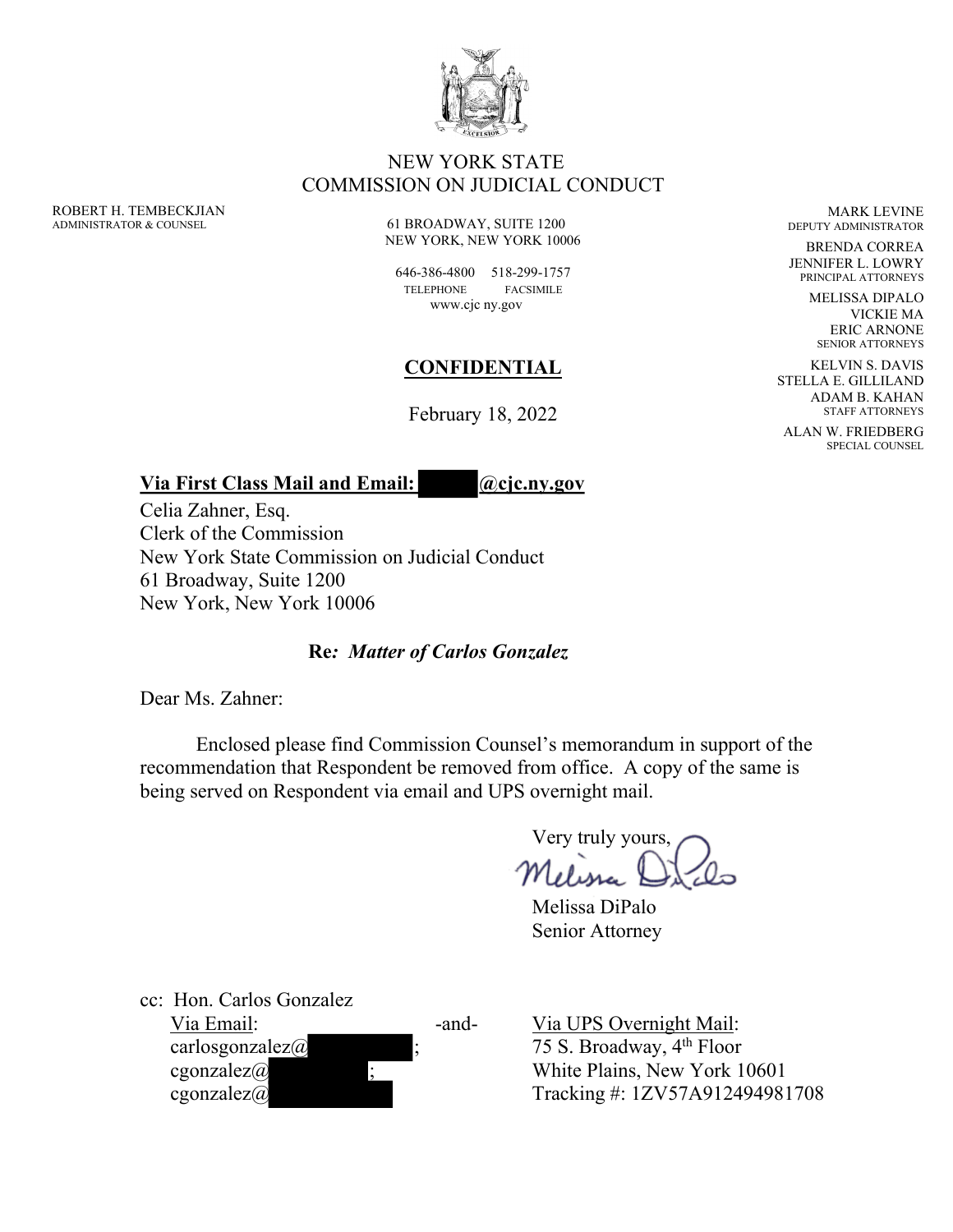## STATE OF NEW YORK COMMISSION ON JUDICIAL CONDUCT

------------------------------------------------------

In the Matter of the Proceeding Pursuant to Section 44, subdivision 4, of the Judiciary Law in Relation to

## **CARLOS GONZALEZ,**

a Justice of the Elmsford Village Court, Westchester County.

------------------------------------------------------

## **MEMORANDUM BY COUNSEL TO THE COMMISSION IN SUPPORT OF RECOMMENDATION THAT RESPONDENT BE REMOVED FROM OFFICE**

**ROBERT H. TEMBECKJIAN Administrator and Counsel to the Commission on Judicial Conduct 61 Broadway, Suite 1200 New York, New York 10006 (646) 386-4800**

Of Counsel: Edward Lindner, Esq. Mark Levine, Esq. Denise Buckley, Esq. David P. Stromes, Esq. Melissa DiPalo, Esq.

Dated: February 18, 2022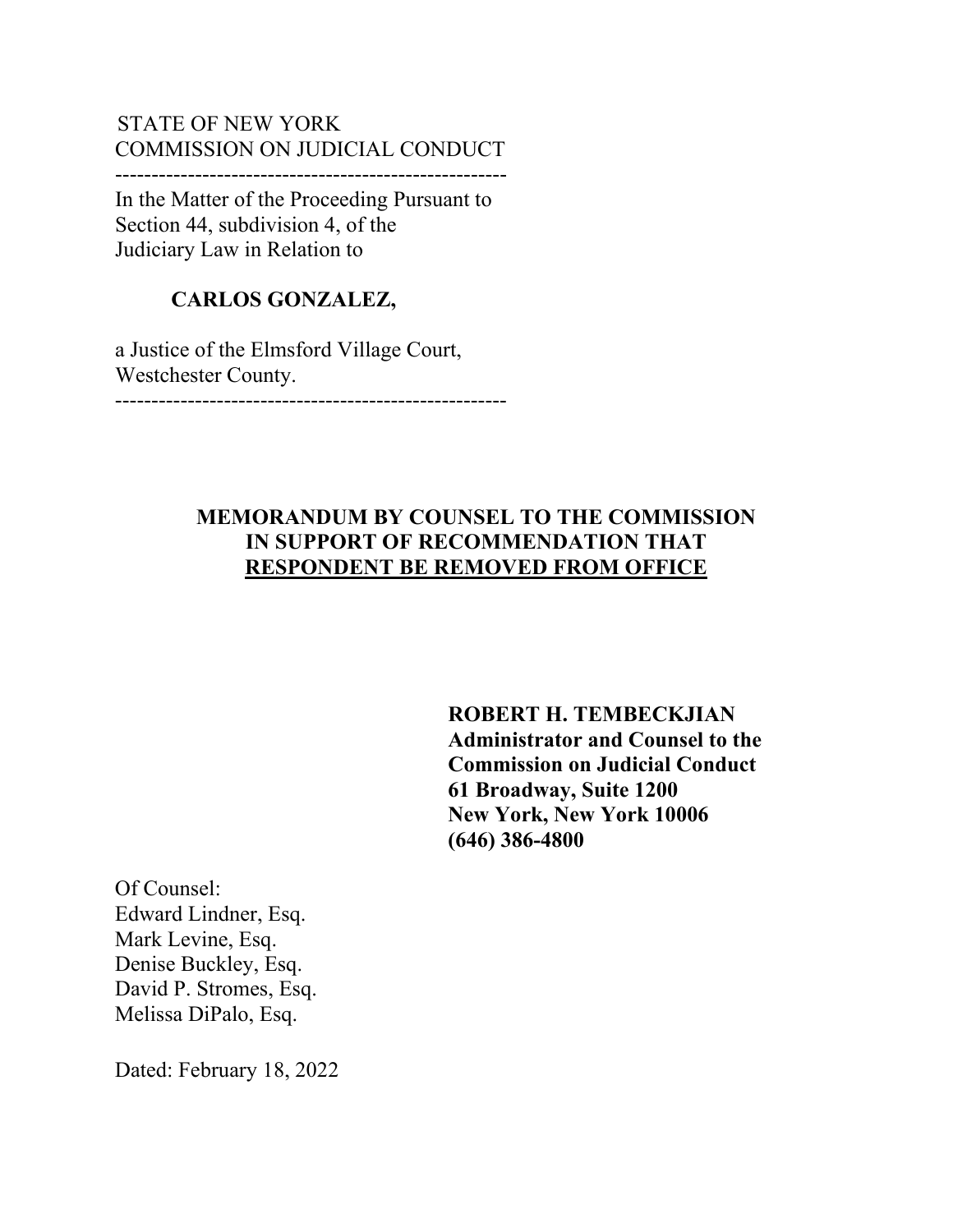# **TABLE OF CONTENTS**

| A <sub>1</sub>  |
|-----------------|
| <b>B.</b>       |
| $\mathcal{C}$ . |
| D.              |
| Ε.              |
|                 |
| <b>POINT</b>    |

| RESPONDENT'S SERIOUS MISCONDUCT AS AN ATTORNEY |  |
|------------------------------------------------|--|
| AND HIS LACK OF CANDOR WHILE UNDER OATH IN AN  |  |
| ATTORNEY DISCIPLINARY PROCEEDING COMPELS HIS   |  |
|                                                |  |
|                                                |  |
|                                                |  |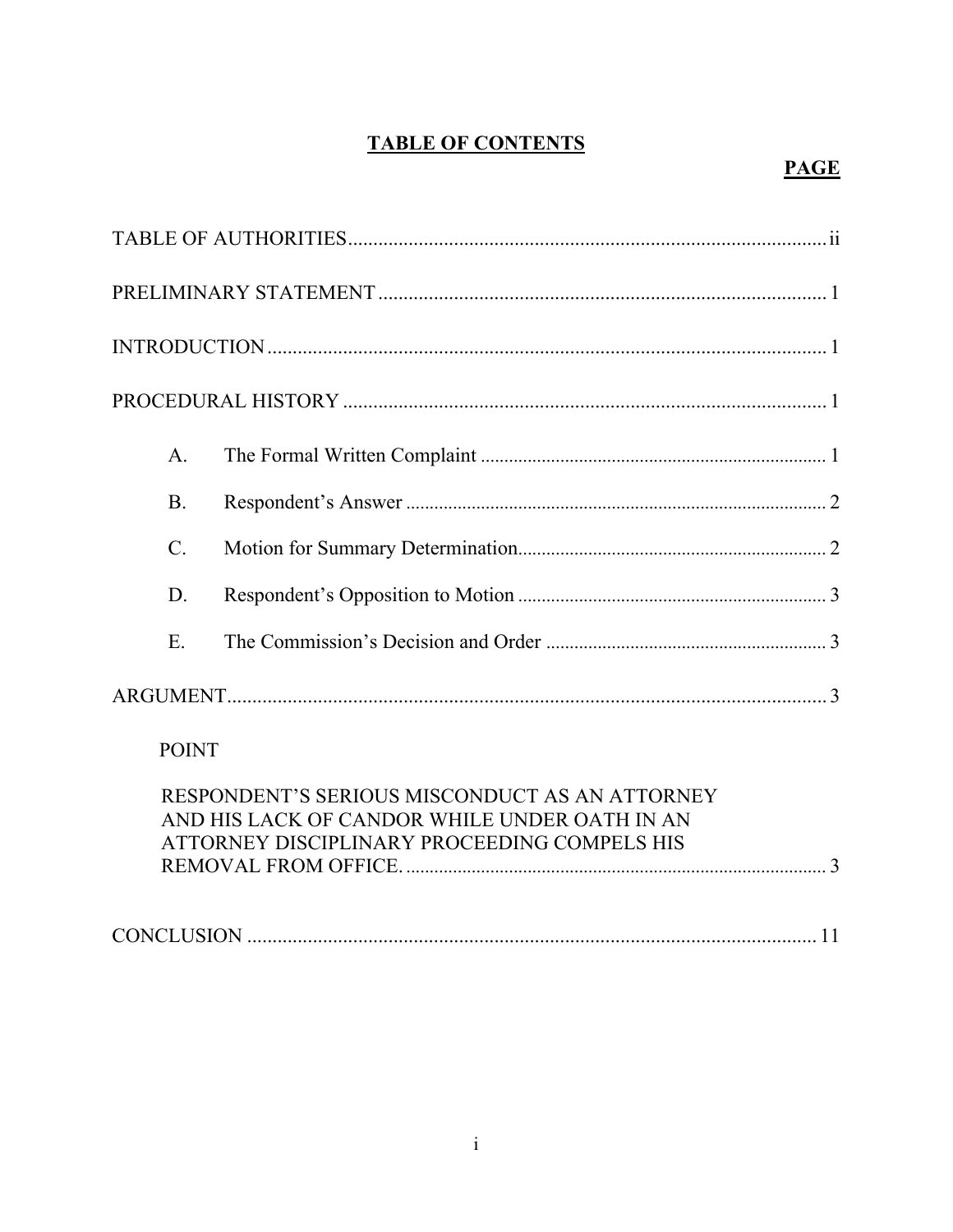### **TABLE OF AUTHORITIES**

## **CASES**

## **COMMISSION CASES**

*Matter of Barlaam*, 1995 Ann Rep 105 (Commn on Jud Conduct July 27, 1994) ............. 9 *Matter of DiStefano*, 2005 Ann Rep 145 (Commn on Jud Conduct Nov 12, 2004).......5, 9 *Matter of Mason*, 2003 Ann Rep 227 (Commn on Jud Conduct June 21, 2002)................ 5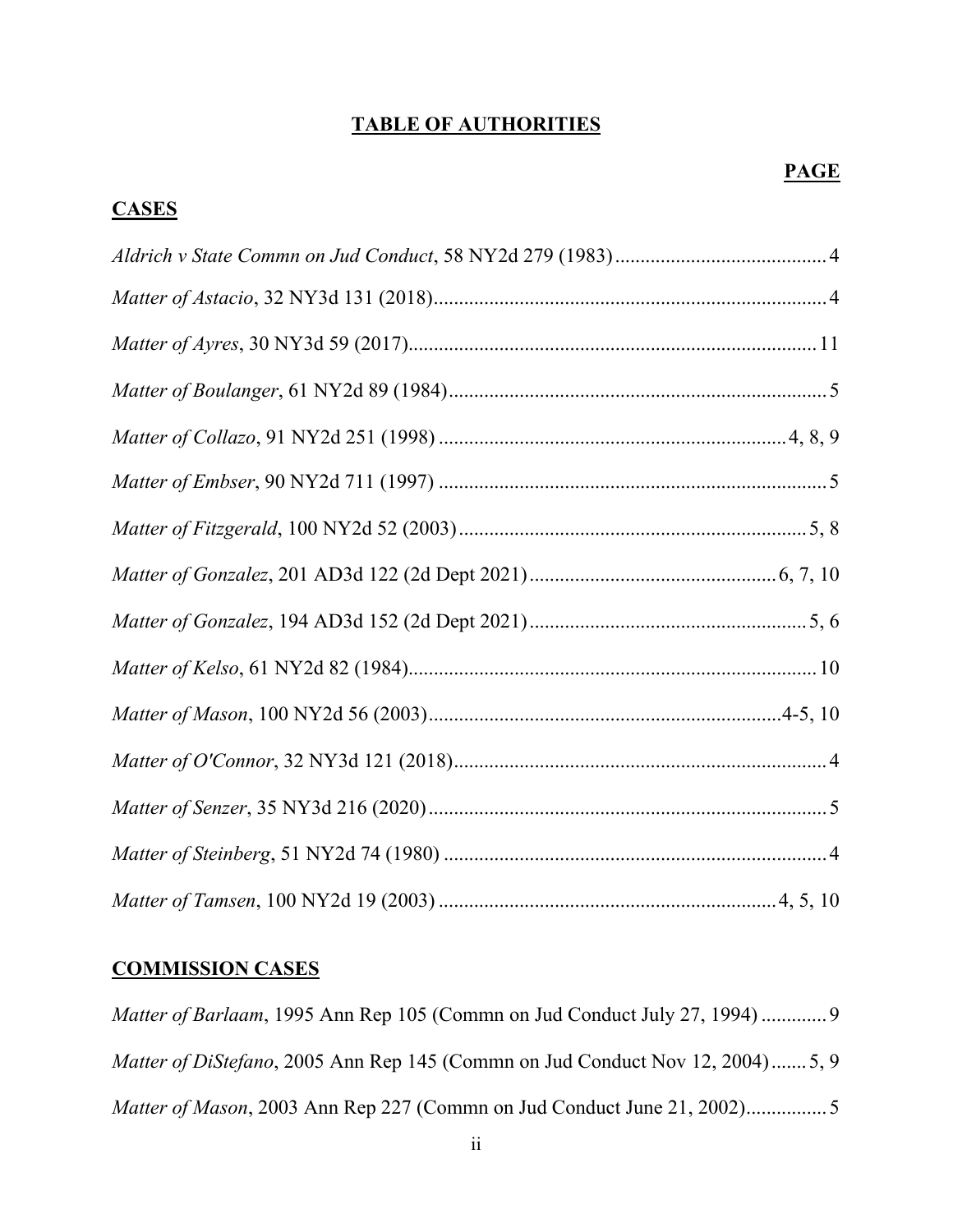# **STATUTES**

# **RULES GOVERNING JUDICIAL CONDUCT**

| 100.1 |  |
|-------|--|
|       |  |
|       |  |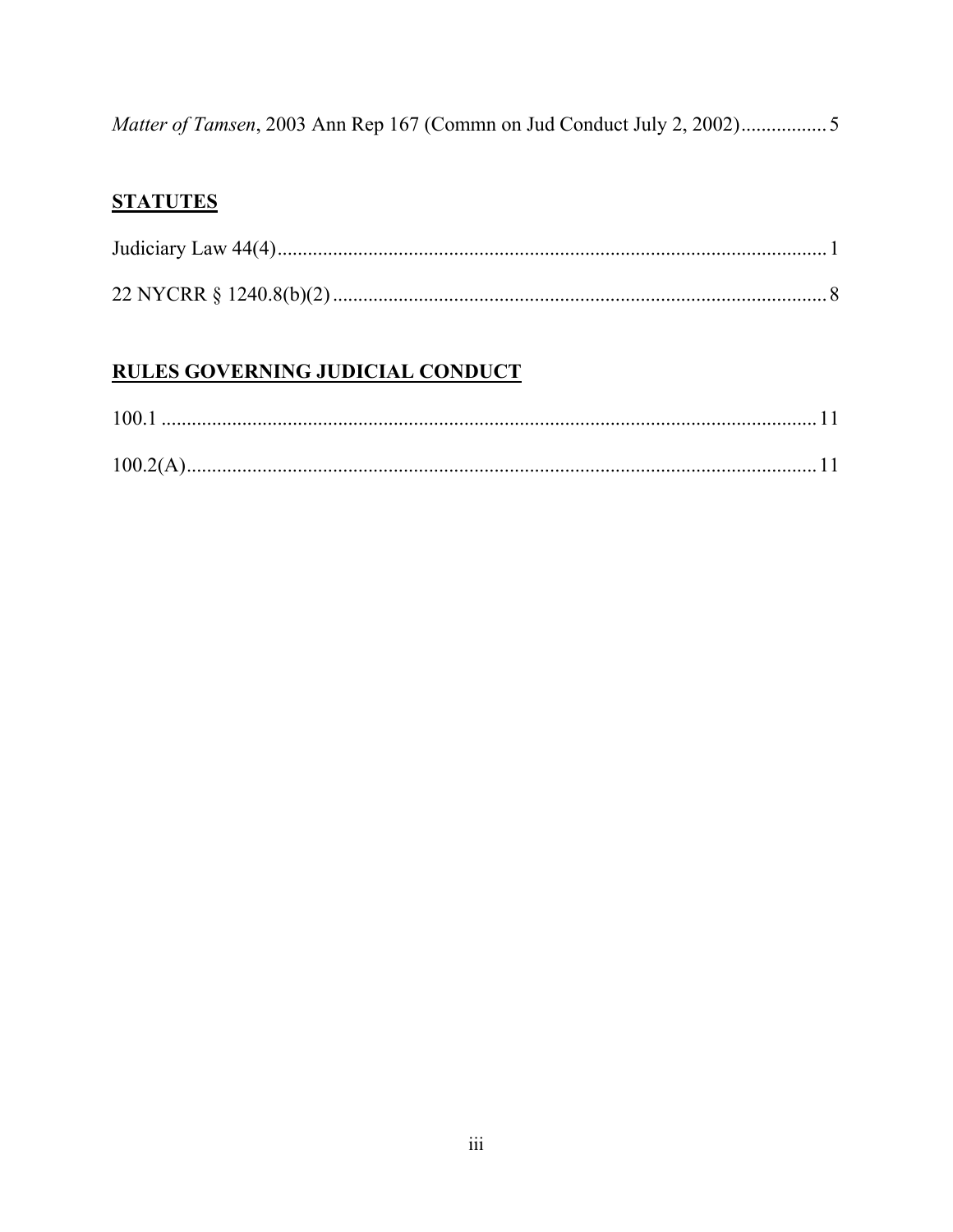#### **PRELIMINARY STATEMENT**

This Memorandum is respectfully submitted by Counsel to the Commission on Judicial Conduct ("Commission") in support of the recommendation that the Honorable Carlos Gonzalez ("Respondent") should be removed from office for the misconduct described in Commission Counsel's motion for summary determination on January 14, 2022, which the Commission granted on February 3, 2022.

#### **INTRODUCTION**

Respondent is currently a suspended attorney, having twice been suspended from the practice of law for multiple, serious acts of client neglect and a lack of candor before the Grievance Committee. Respondent does not dispute the Appellate Division's factual findings, including his repeated lack of candor, under oath. Any discipline less than removal would be a disservice to the public, to the litigants that appear before Respondent, and to the judiciary as a whole.

#### **PROCEDURAL HISTORY**

#### **A. The Formal Written Complaint**

Pursuant to Judiciary Law § 44(4), the Commission authorized a Formal Written Complaint ("Complaint"), dated December 14, 2021, containing one charge. It alleged that by orders dated April 14, 2021, and December 8, 2021, the Appellate Division, Second Department, suspended Respondent from the practice of law for a total of 24 months, from May 14, 2021, to November 14, 2022, for engaging in repeated acts of professional misconduct in his capacity as an attorney.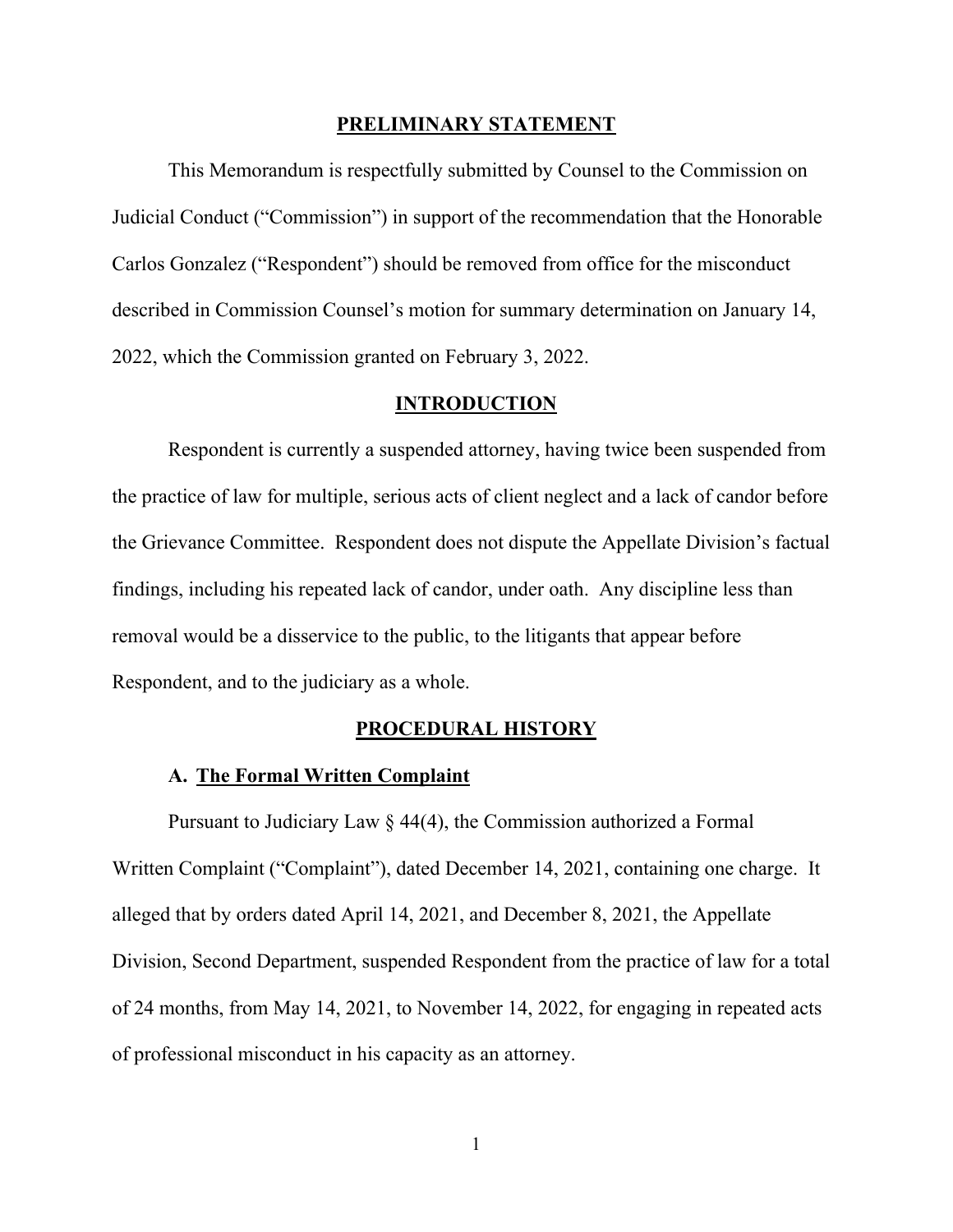The Complaint alleged that on April 14, 2021, the Appellate Division, Second Department suspended Respondent from the practice of law for six months based upon a finding of professional misconduct underlying a public reprimand for client neglect imposed by the United States District Court for the District of Connecticut, Western Connecticut ("Connecticut District Court"). The Complaint further alleged that eight months later, on December 8, 2021, the Appellate Division, Second Department, suspended Respondent from the practice of law for 18 months, for engaging in professional misconduct related to additional client neglect, as well as a lack of candor before the Grievance Committee for the Ninth Judicial District ("Grievance Committee").

#### **B. Respondent's Answer**

Respondent filed an undated Answer, in which he admitted the factual allegations in the Complaint. Specifically, Respondent "acknowledge[d] the facts presented as true to [his] suspension from the practice of law" and stated that he "believe[d] these facts are incontrovertible." (Respondent's Answer, at  $1$ ).<sup>1</sup>

#### **C. Motion for Summary Determination**

By motion papers dated January 14, 2022, Commission Counsel moved for summary determination and a finding that the allegations in the Complaint constituted judicial misconduct.

<span id="page-6-0"></span><sup>&</sup>lt;sup>1</sup> Respondent filed his Answer on January 25, 2022, at the time he filed his opposition to the motion for summary determination described below.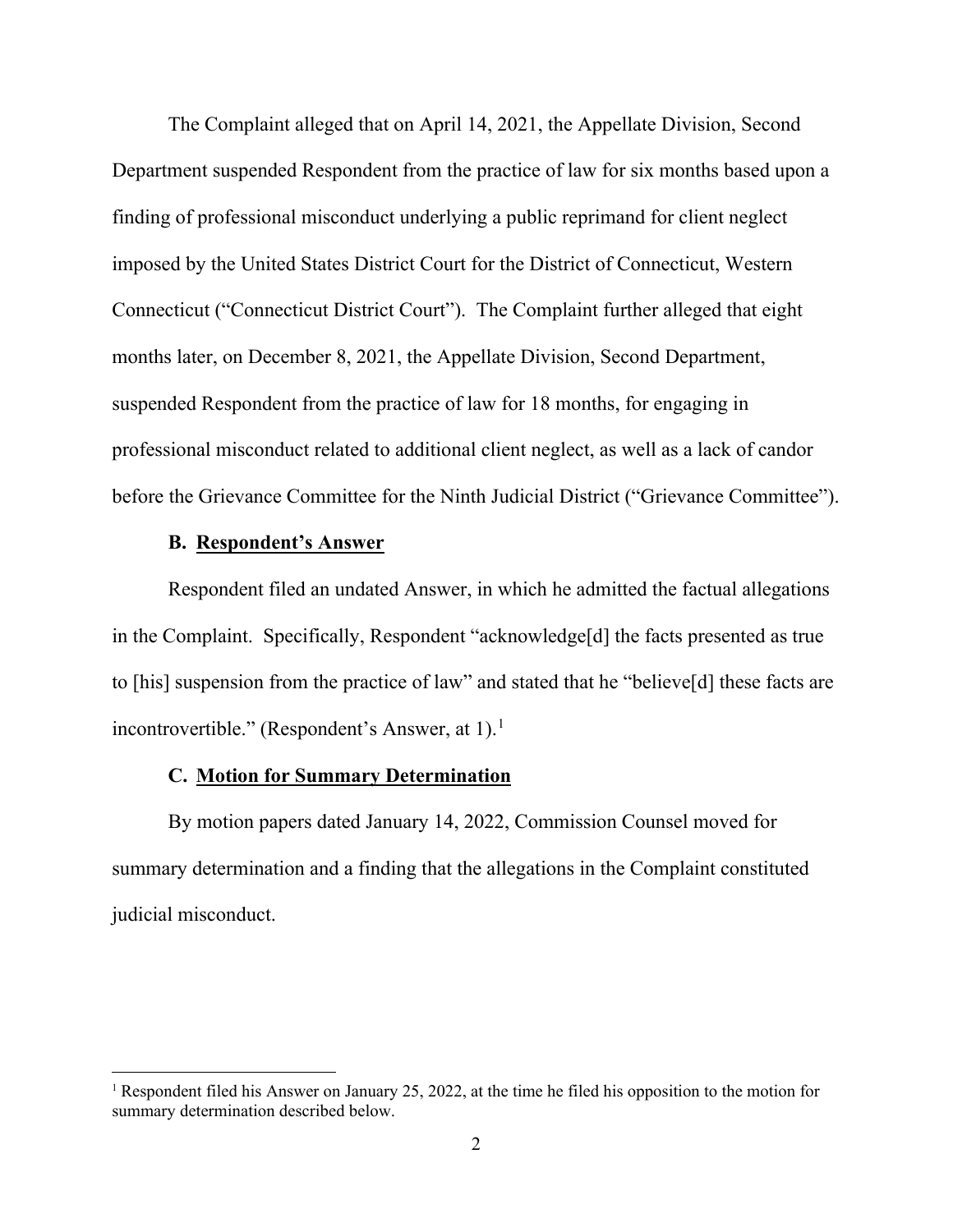#### **D. Respondent's Opposition to Motion**

Respondent filed answering papers on January 25, 2022, opposing the motion for summary determination. Respondent acknowledged that the facts presented in Commission Counsel's motion concerning his 24-month suspension from the practice of law were "uncontroverted" (Respondent's Opposition to Motion for Summary Determination, at 1) and "true" *(id.* at 2), but argued that his misconduct as an attorney predated his ascension to the bench and related to conduct outside his judicial office. Respondent further alleged that there are "no allegations of any misconduct on the bench" (*id.*), and that he is not required to be an admitted attorney to hold the position of Elmsford Village Justice.

#### **E. The Commission's Decision and Order**

By decision and order dated February 3, 2022, the Commission granted Commission Counsel's motion for summary determination. The Commission found that Charge I of the Complaint was sustained and determined that Respondent's misconduct was established.

#### **ARGUMENT**

#### **POINT**

## **RESPONDENT'S SERIOUS MISCONDUCT AS AN ATTORNEY AND HIS LACK OF CANDOR WHILE UNDER OATH IN AN ATTORNEY DISCIPLINARY PROCEEDING COMPELS HIS REMOVAL FROM OFFICE.**

Respondent's longstanding pattern of neglecting client matters as an attorney, and his lack of candor before the Attorney Grievance Committee, constitutes serious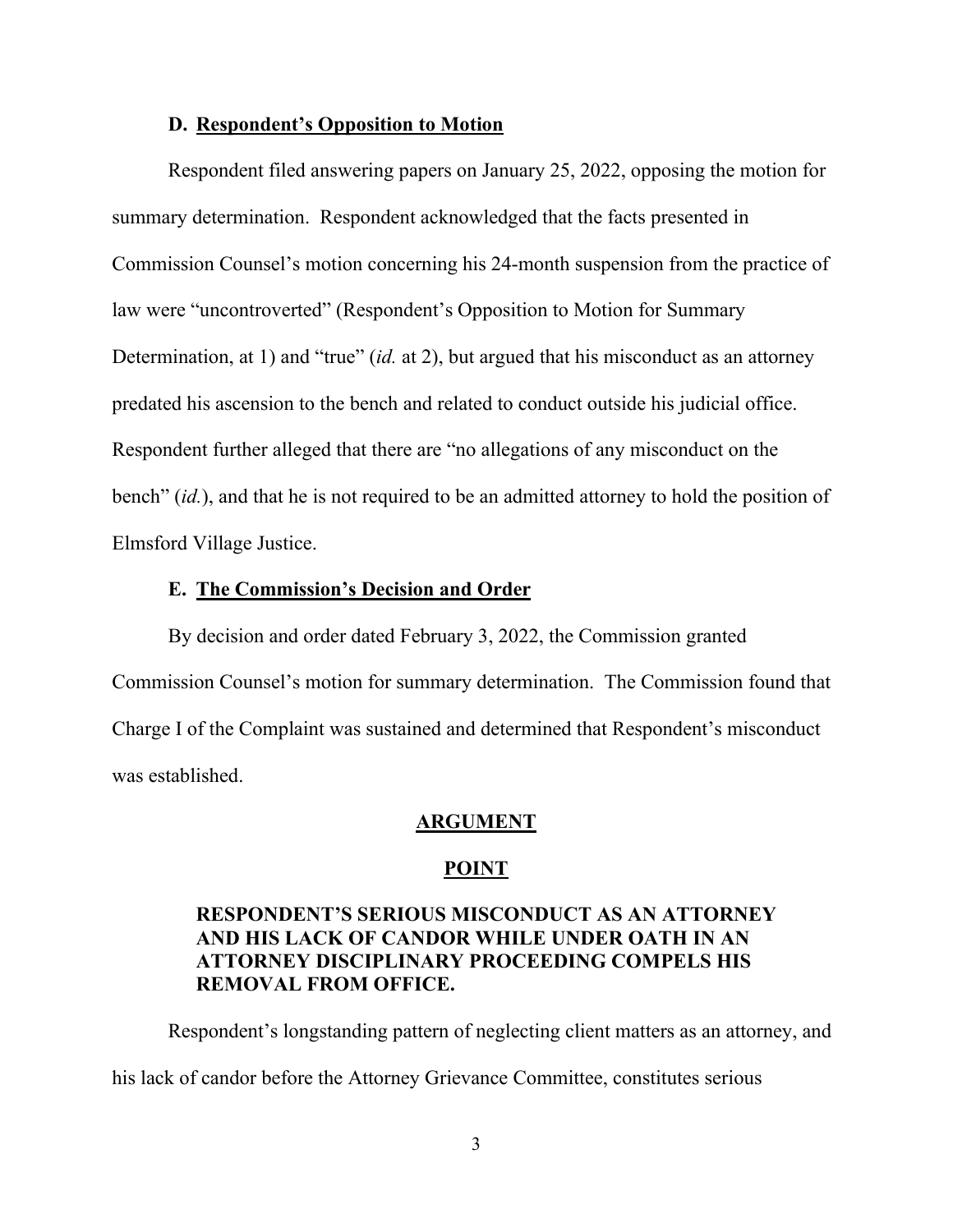professional misconduct for which he was twice suspended as an attorney for a cumulative total of 24 months. That same misconduct compels his removal from judicial office, as the public cannot have confidence in a judge who has been deemed unfit to practice law as an attorney and lied during his attorney disciplinary proceedings to boot.

The Court of Appeals has long held that "a Judge cannot simply cordon off his public role from his private life and assume safely that the former will have no impact upon the latter." *Matter of Steinberg*, 51 NY2d 74, 81 (1980). Even "'relatively slight improprieties subject the judiciary as a whole to public criticism and rebuke'" and thus, it is "imperative to also consider 'the effect of the Judge's conduct on and off the Bench upon public confidence in his [or her] character and judicial temperament.'" *Matter of Tamsen*, 100 NY2d 19, 21-22 (2003) *quoting Aldrich v State Commn on Jud Conduct*, 58 NY2d 279, 283 (1983).

While "[r]emoval is an extreme sanction" that is appropriate "only in the event of truly egregious circumstances," the Court of Appeals repeatedly has recognized that "the truly egregious standard is measured with due regard to the fact that Judges must be held to a higher standard of conduct than the public at large." *Matter of O'Connor*, 32 NY3d 121, 127 (2018); *see also Matter of Astacio*, 32 NY3d 131, 135 (2018); *Matter of Collazo*, 91 NY2d 251, 255 (1998). Additionally, making false statements, or engaging in deceitful or dishonest conduct, is both inimical to the role of a judge and an aggravating factor that elevates the required sanction. *See Collazo*, 91 NY2d at 255.

The Court of Appeals repeatedly has held that removal from the bench is appropriate where the judge engaged in serious misconduct as an attorney. *See Matter of*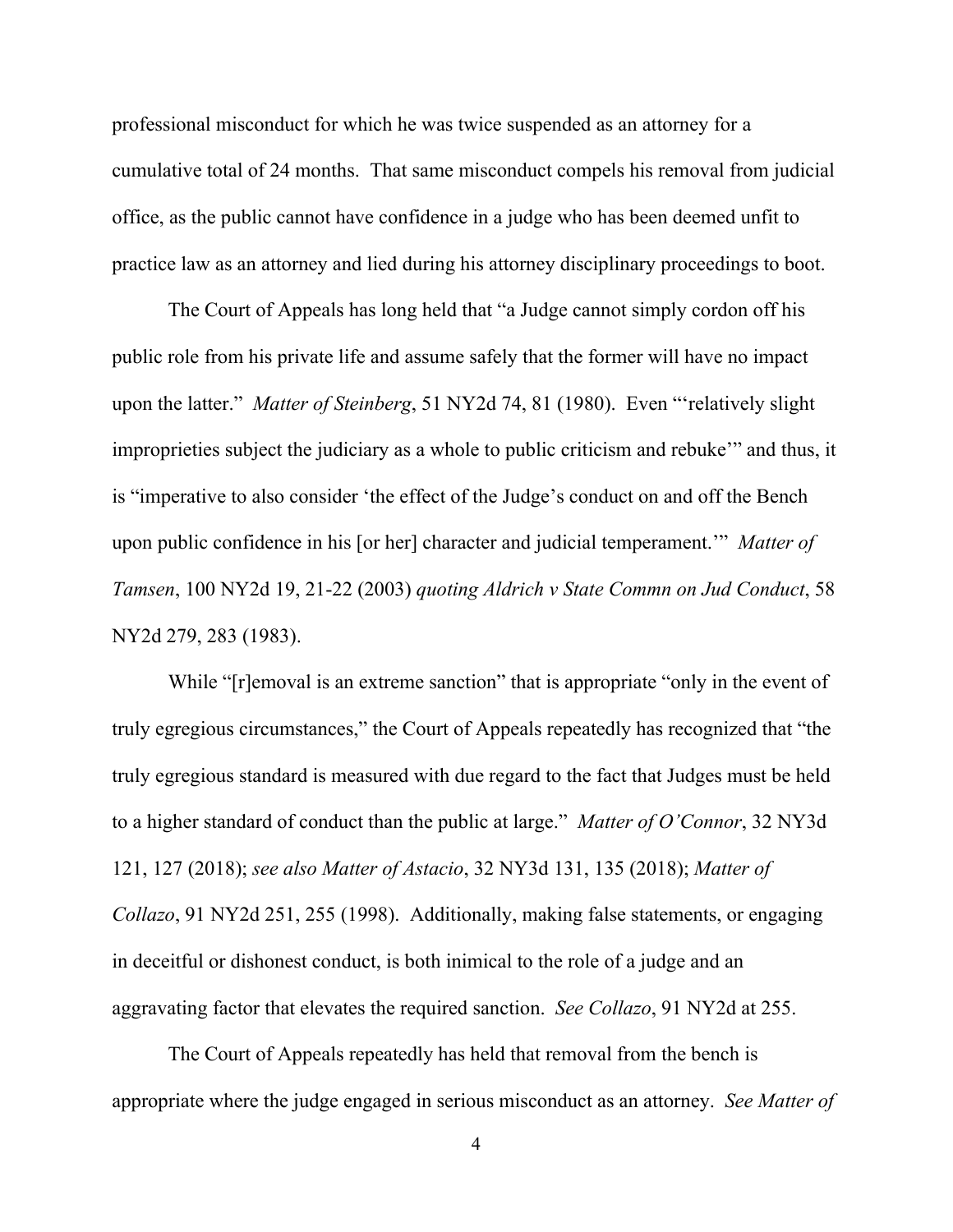*Mason*, 100 NY2d 56, 58 (2003); *Matter of Tamsen*, 100 NY2d at 22; *Matter of Embser*, 90 NY2d 711, 715 (1997); *Matter of Boulanger*, 61 NY2d 89, 92 (1984); *see also Matter of Fitzgerald*, 100 NY2d 52, 54 (2003). That Respondent's misconduct as an attorney did not directly involve his judicial duties does not preclude the Commission from removing him from judicial office. *See Tamsen*, 100 NY2d at 22 (removing town court justice for misappropriation of client funds as an attorney, which resulted in his disbarment, "notwithstanding that all of the wrongdoings related to conduct outside his judicial office"); *Boulanger*, 61 NY2d at 92; *see also Matter of Senzer*, 35 NY3d 216, 220 (2020) (part-time village justice removed for making vulgar and offensive statements as an attorney "notwithstanding the fact that he was not functioning in his judicial capacity at the time that it occurred"). Nor does the fact that Respondent's misconduct predated his ascension to the bench prevent the Commission from imposing discipline. *See Matter of DiStefano*, 2005 Ann Rep 145, 148 (Commn on Jud Conduct Nov 12, 2004); *Matter of Tamsen*, 2003 Ann Rep 167, 169-70 (Commn on Jud Conduct July 2, 2002) *aff'd* 100 NY2d 19 (2003); *Matter of Mason*, 2003 Ann Rep 227, 248 (Commn on Jud Conduct June 21, 2002) *aff'd* 100 NY2d 56 (2003).

Here, in an eight-month period, Respondent was suspended twice from the practice of law for a total of 24 months for neglecting numerous client cases and a lack of candor – a suspension he is currently serving. First, on April 14, 2021, the Appellate Division, Second Department suspended Respondent for six months as reciprocal discipline regarding a matter in the Connecticut District Court. *Matter of Gonzalez*, 194 AD3d 152 (2d Dept 2021). The Second Department found that Respondent failed to file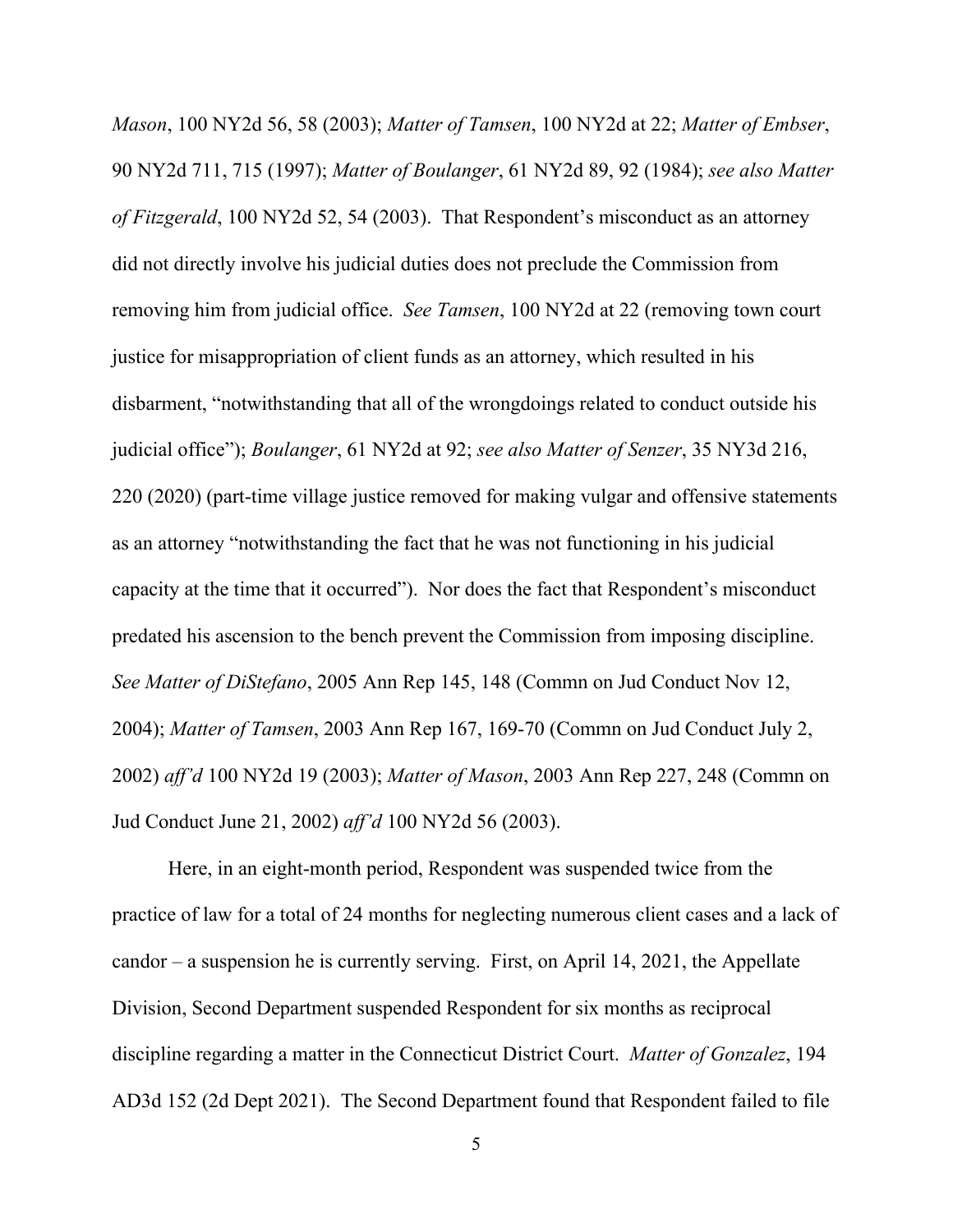responsive papers on behalf of his client and caused his case to be dismissed, failed to promptly respond to his client's numerous inquiries, and failed to provide information about developments in his case, for which Respondent was censured publicly by the Connecticut District Court. The Second Department concluded that a six-month suspension was warranted, citing the misconduct underlying the Connecticut discipline, Respondent's failure to timely inform the court of the Connecticut discipline, and Respondent's prior disciplinary history – consisting of three admonitions for similar misconduct. *Id.* at 154.

Eight months later, on December 8, 2021, the Appellate Division, Second Department, suspended Respondent from the practice of law for another 18 months, to run consecutive to the above suspension. *Matter of Gonzalez*, 201 AD3d 122 (2d Dept 2021). The Second Department found that in five matters between 2013 and 2019, Respondent neglected client's cases and failed to provide competent representation by, *inter alia,* failing to inform clients and/or recognize that clients' claims were barred by the statute of limitations, frivolously pursuing claims that he knew were time-barred, and failing to appear on behalf of a client in an eviction proceeding.

The Second Department further found that Respondent lacked candor in proceedings before the Grievance Committee. First, in completing background questionnaires in connection with six complaints of professional misconduct received in 2018 and 2019, Respondent was asked, "Have you ever had a complaint of attorney misconduct filed against you which resulted in a disposition other than a dismissal, by any agency or body *other* than the Grievance Committee for the 9<sup>th</sup> Judicial District?"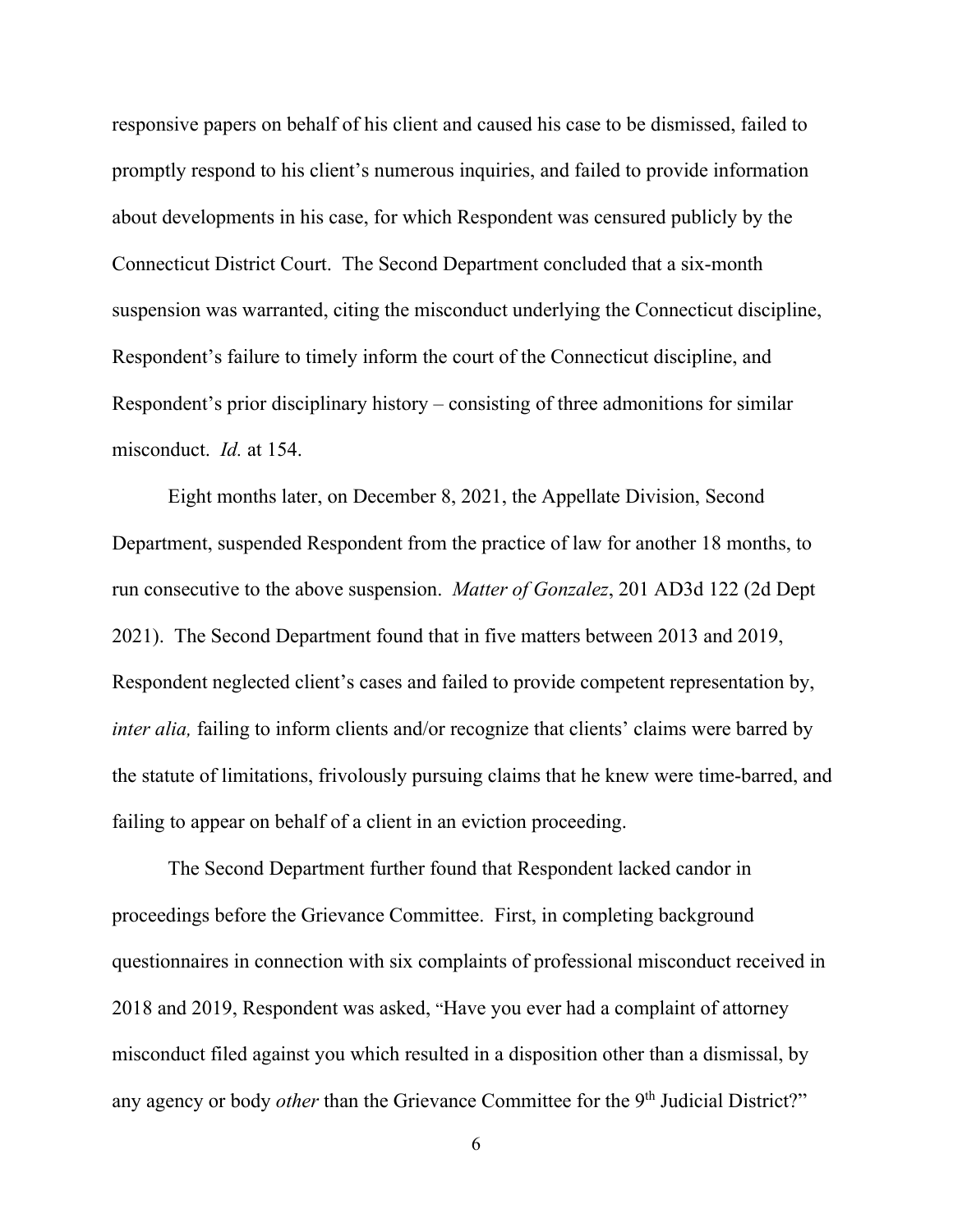*Matter of Gonzalez,* 201 AD3d at 126-27. Respondent answered no – "one or more times" – despite having received a public censure from the Connecticut District Court in 2017 and a Letter of Admonition from the Departmental Disciplinary Committee in 2016. *Id.* Then, when questioned under oath at "one or more examinations" before the Grievance Committee, Respondent represented that he had been the subject of attorney disciplinary investigations conducted by the Connecticut District Court and the Departmental Disciplinary Committee but "denied that he had been the subject of any professional discipline in either of those jurisdictions." *Id.* at 127.When given the opportunity to correct his sworn testimony post-appearance, Respondent failed to do so. *Id.* 

Consistent with *Tamsen* and its progeny, the habitual and uncorrected pattern of neglecting client matters, aggravated by a lack of candor before the Grievance Committee, diminishes public confidence in the integrity of Respondent individually and the judiciary as a whole. Put simply, an attorney who is prohibited from practicing law should not be permitted to serve as a judge – a position that requires administering justice and maintain public confidence and trust – while suspended.

That the Appellate Division suspended Respondent from the practice of law for 24 months reflects the seriousness of Respondent's misconduct. While a suspension as an attorney does not *de jure* compel removal from the bench in the case of a Village Justice, it creates a strong presumption that the suspended attorney is unfit to be a judge. First and foremost, removal is warranted to preserve the public's confidence in the judiciary. To allow Respondent to remain on the bench and render decisions while he himself has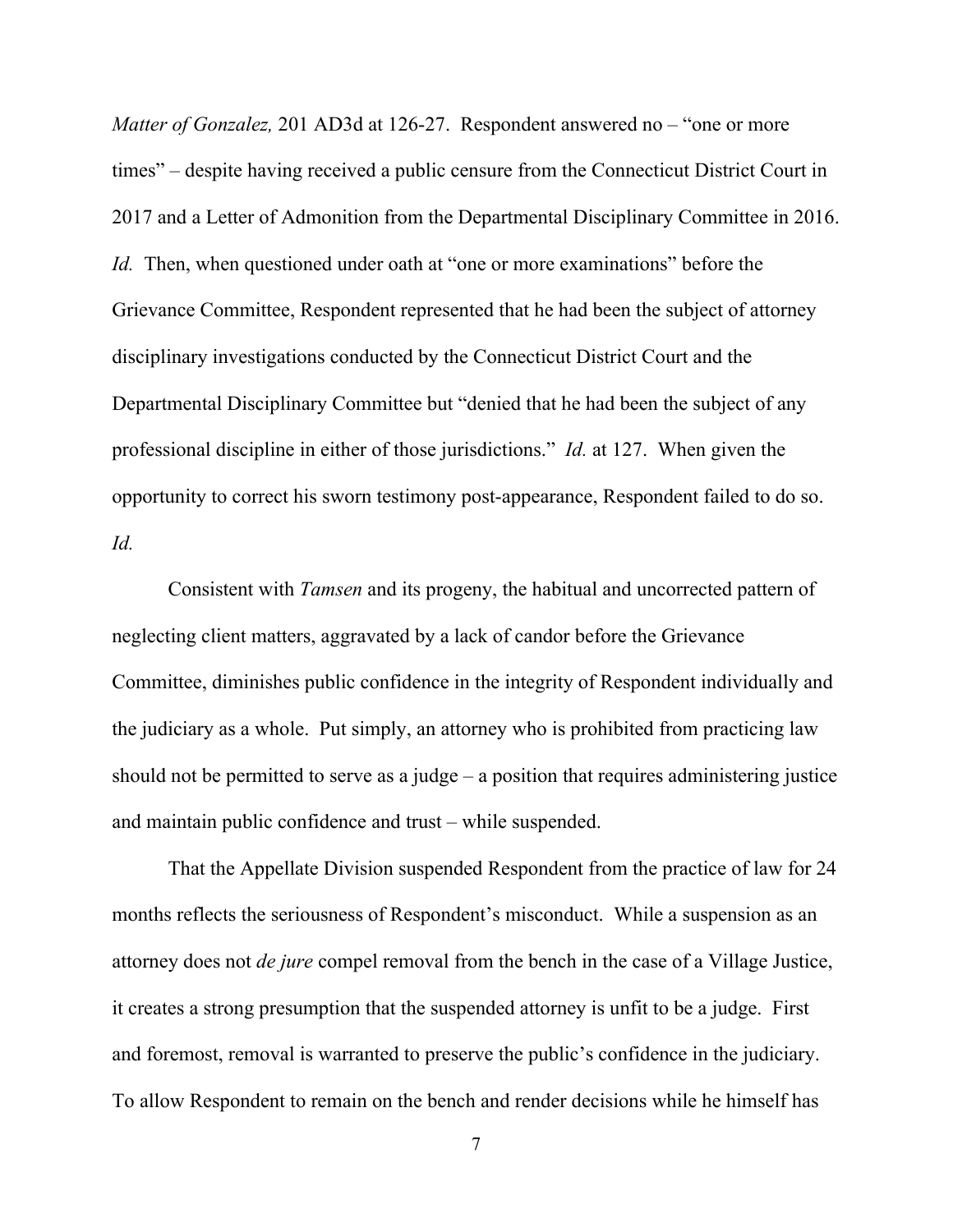been deemed unfit to practice as a lawyer would create "[a]n anomalous result ... [that] would reflect poorly on the judiciary and invite scorn and disrespect for our rule of law." *Matter of Fitzgerald*, 100 NY2d at 54 (internal quotes omitted). Simply stated, allowing a judge to remain on the bench and render decisions – while suspended from the practice of law – would foster distrust and a lack of confidence in Respondent's court and the entire judicial process.

Moreover, since suspending an attorney is intended in part to protect the public from unfit lawyers (Rules for Attorney Disciplinary Matters [22 NYCRR § 1240.8[b][2]), it follows that an attorney suspended from the practice of law cannot continue to serve as a judge. This is especially true where, as here, the Appellate Division concluded that Respondent lacked candor in the Grievance Committee proceedings. Respondent failed entirely to disclose two prior disciplines to the Grievance Committee on multiple background questionnaires, despite having been publicly censured by the Connecticut District Court and admonished by the Departmental Disciplinary Committee only two to three years prior. He then denied under oath, more than once, that he had been disciplined in either jurisdiction, and he claimed to have been the subject of only a disciplinary investigation. Although given the opportunity to correct this misrepresentation, Respondent chose to do otherwise. Such acts of dishonesty and deception are "antithetical to the role of a judge who is sworn to uphold the law and seek the truth" (*Matter of Collazo*, 91 NY2d at 255 [citation omitted]), and severely undermine Respondent's fitness to continue as a judge.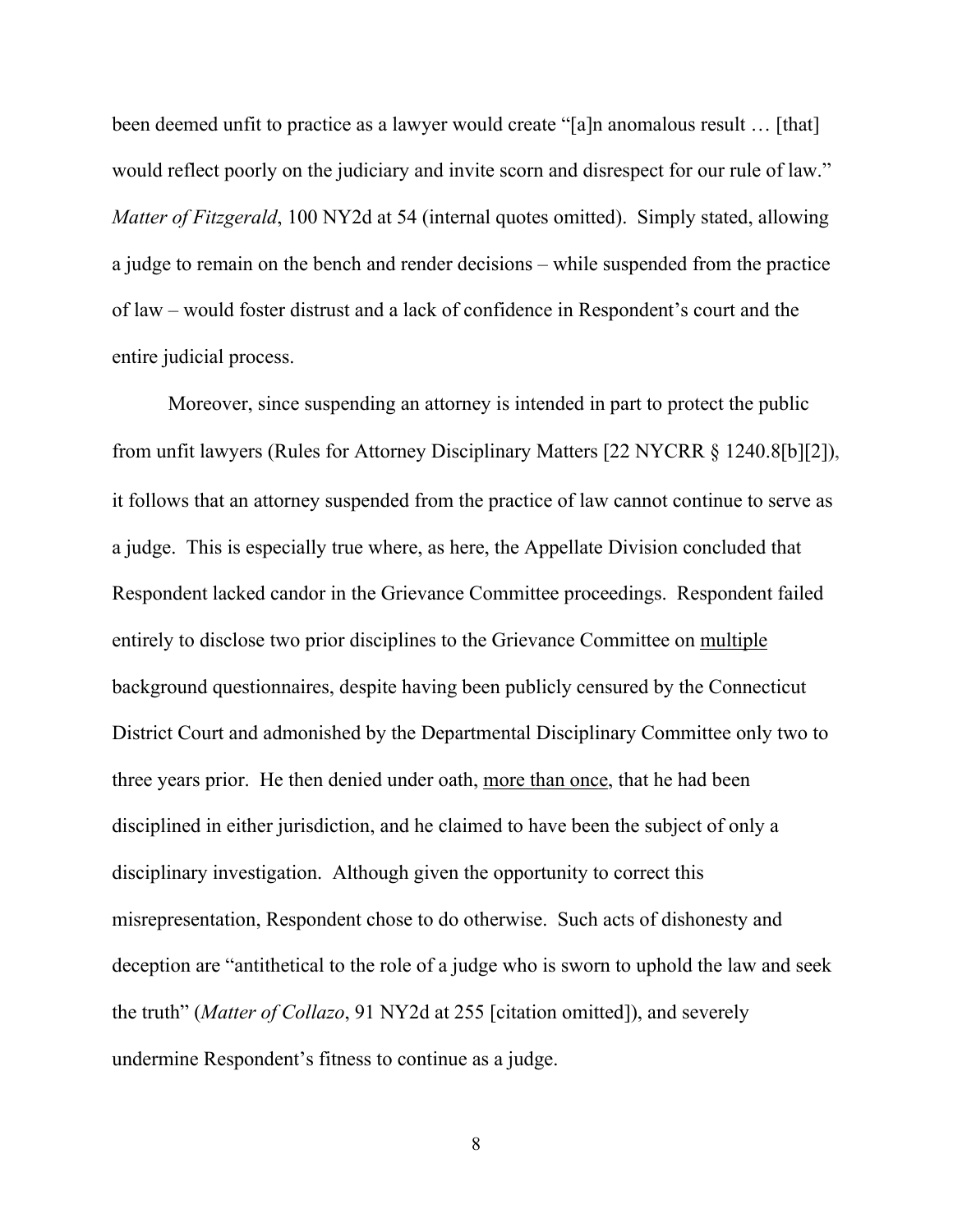*Matter of Collazo* is highly instructive. There*,* both the Commission and the Court of Appeals found that although the judge's underlying misconduct – a "ribald note and indelicate suggestion" – was not itself sufficient to justify removal, removal was warranted because of the judge's "pattern of evasive, deceitful and outright untruthful behavior, evidencing a lack of fitness to hold judicial office." *Id.* Judge Collazo failed to disclose that he was under investigation by the Commission in a questionnaire from the Governor's Judicial Screening Committee and lied to legislative staffers when asked directly whether he was the subject of any complaints before the Commission. *Id.* at 254- 55. That untruthful behavior is remarkably similar to Respondent's deceitful behavior here. As in *Collazo*, removal is the appropriate sanction.

*Matter of DiStefano*, 2005 Ann Rep at 148-49, and *Matter of Barlaam*, 1995 Ann Rep 105, 106 (Commn on Jud Conduct July 27, 1994), are also pertinent. In each case, the judge was censured by the Commission after being censured as an attorney for client neglect and making misleading statements to the Grievance Committee. *DiStefano*, 2005 Ann Rep at 148-49; *Barlaam*, 1995 Ann Rep at 106. Here, however, rather than censure, the Grievance Committee suspended Respondent for two years. This is a critical distinction. An attorney who is censured continues to practice law, and a judge who is censured continues to serve on the bench. But an attorney who is prohibited from entering the courtroom as an advocate should not be permitted to preside in that courtroom as the adjudicator. Any other result would be absurd, particularly where, as here unlike in *DiStefano*, Respondent's falsehoods were made repeatedly under oath. As the Appellate Division found, "during sworn testimony given at one or more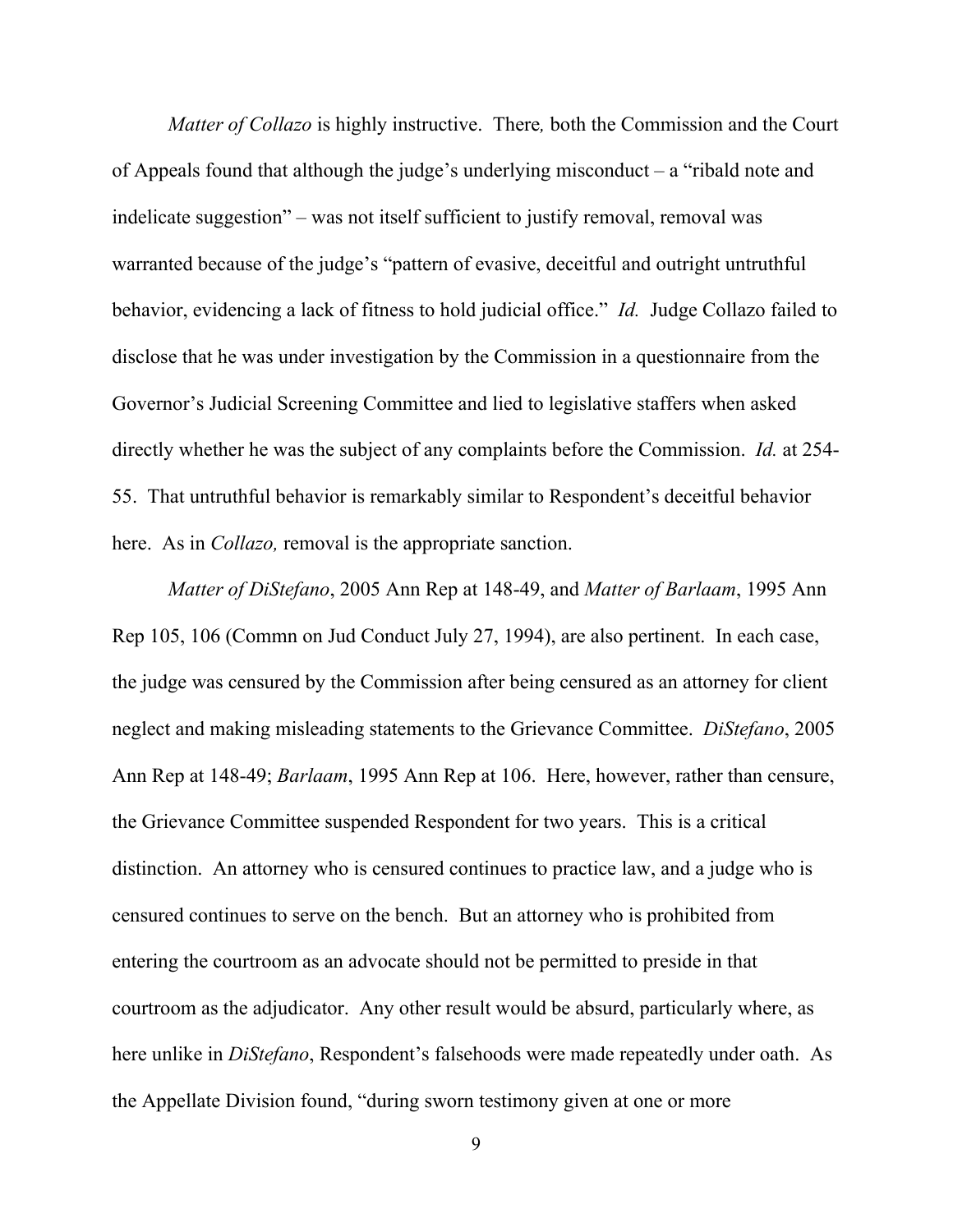examinations under oath," Respondent acknowledged that he had been investigated by the First Department and the Connecticut District Court but denied that he had been disciplined. *Matter of Gonzalez*, 201 AD3d at 127. And "when given an opportunity to correct his sworn testimony, post-appearance, after one such examination" Respondent still failed to be truthful. *Id.*

To be sure, in *Matter of Kelso*, 61 NY2d 82 (1984), the Commission determined to remove a part-time town justice who had been suspended from the practice of law for one year, yet the Court of Appeals rejected the determined sanction and instead censured the judge. Critically though, unlike the facts of this case, the judge in *Kelso* had not been suspended twice and admonished thrice, nor had he given false sworn testimony.

Respondent's attempt to mitigate his conduct by suggesting that he has never been the subject of any "allegations of any misconduct on the bench," (Respondent's Opposition to Motion for Summary Determination, at 1) is without merit. He was elected as village justice on April 5, 2021, and as of December 17, 2021, pursuant to an Administrative Order, he has been confined to chambers and all matters on his docket have been reassigned to other judges. That there have been no allegations of misconduct against him during his eight months on the bench is hardly mitigating.

Similarly, Respondent misses the point entirely in arguing that he is not required to be an admitted attorney to hold the position of Elmsford Village Justice (Respondent's Opposition to Motion for Summary Determination, at 3). It is the obligation of every judge, lawyer or non-lawyer, to adhere to higher standards of conduct than the public at large. *See Matter of Mason*, 100 NY2d at 60; *Matter of Tamsen*, 100 NY2d at 21; *see*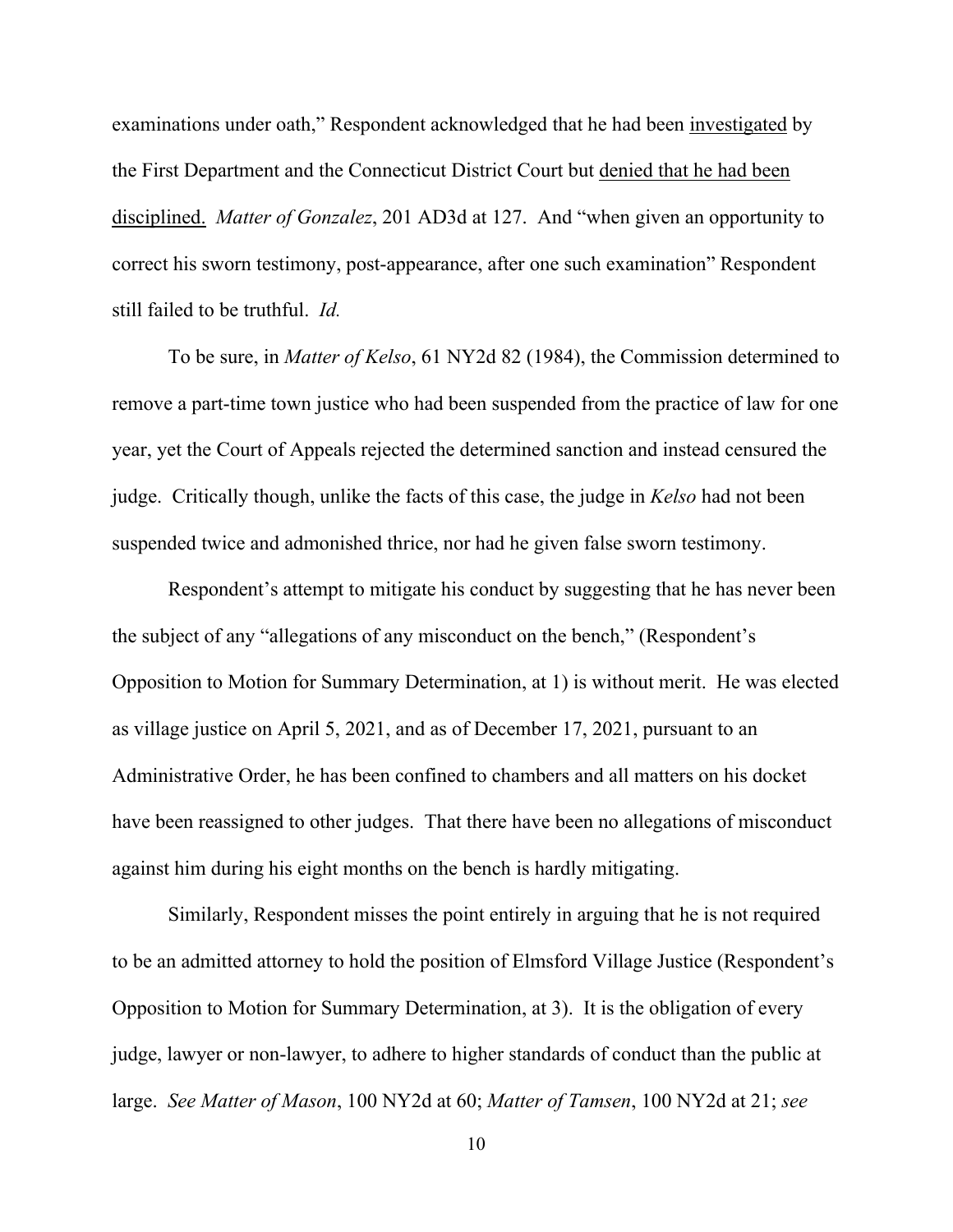*also Matter of Ayres*, 30 NY3d 59, 63 (2017). Respondent's misconduct as an attorney also violates the ethical rules for judge, who are required to foster public confidence in the courts and the administration of justice to avoid even the appearance of impropriety. *See* Rules 100.1, 100.2(A). As discussed above, the public could have no confidence in a judge who has been deemed unfit to serve as an attorney, nor in a judicial system that permits a suspended attorney to hold judicial office.

For the foregoing reasons, Respondent should be removed from office to protect the public and maintain the integrity of the judiciary.

#### **CONCLUSION**

Counsel to the Commission respectfully requests that the Commission issue a determination recommending Respondent's removal from office.

Dated: February 18, 2021 New York, New York Respectfully submitted,

ROBERT H. TEMBECKJIAN Administrator and Counsel to the Commission on Judicial Conduct

 $B$ y:  $\overline{\phantom{a}}$  received  $\overline{\phantom{a}}$  and  $\overline{\phantom{a}}$ 

 Melissa DiPalo Senior Attorney 61 Broadway, Suite 1200 New York, New York 10006 (646) 386-4800

Of Counsel:

Edward Lindner, Esq. Mark Levine, Esq. Denise Buckley, Esq. David P. Stromes, Esq.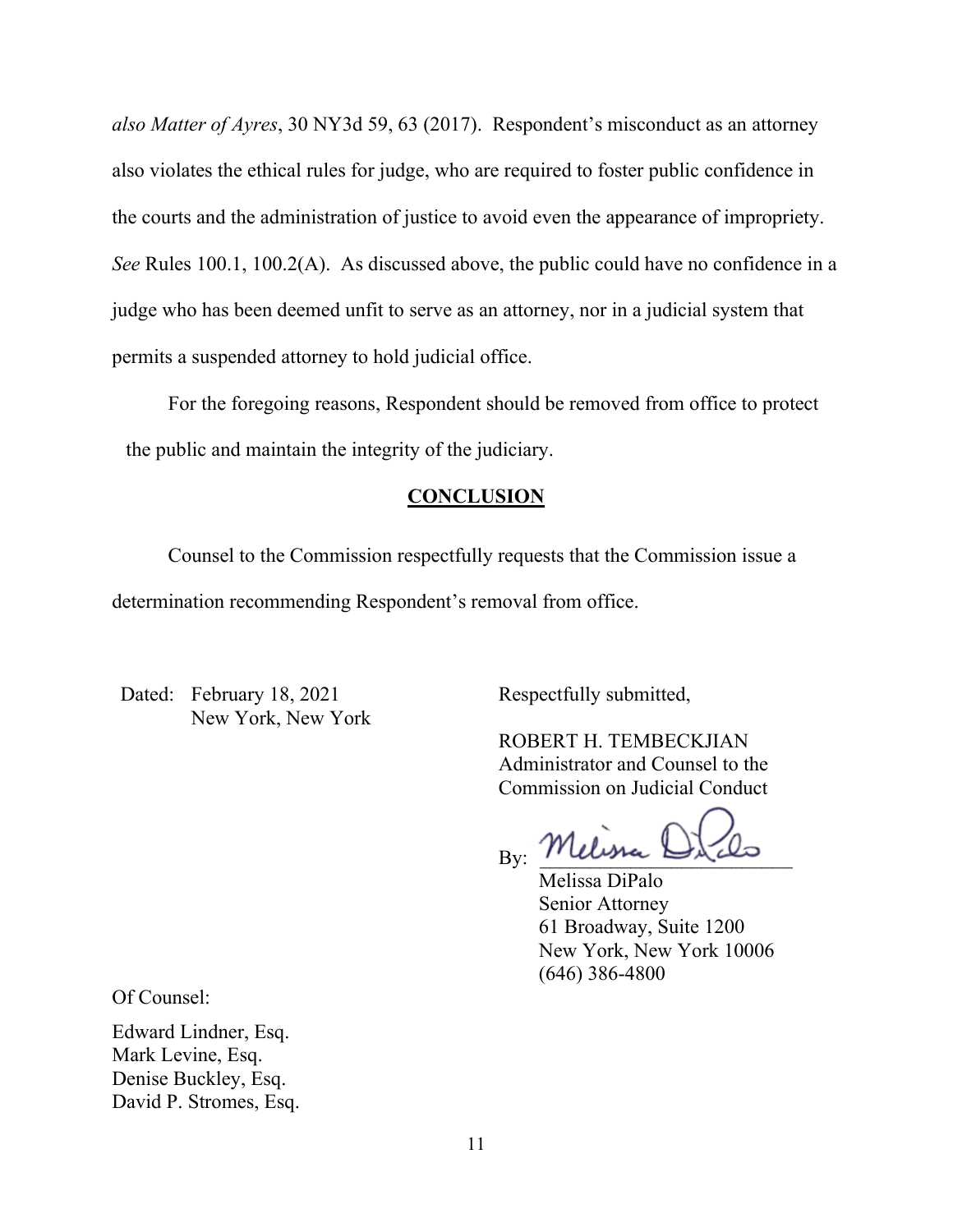# **Proof of Delivery**

Dear Customer,

This notice serves as proof of delivery for the shipment listed below.

#### **Tracking Number**

1ZV57A912494981708

#### **Service**

**UPS Next Day Air®** 

#### Shipped / Billed On

02/18/2022

#### **Additional Information**

**Signature Required** 

#### **Delivered On**

02/22/2022 9:56 A.M.

#### **Delivered To**

75 S BROADWAY WHITE PLAINS, NY, 10601, US

#### **Received By**

#### **JACKIE**



#### Left At

**Front Desk** 

Thank you for giving us this opportunity to serve you. Details are only available for shipments delivered within the last 120 days. Please print for your records if you require this information after 120 days.

Sincerely,

**UPS** 

Tracking results provided by UPS: 03/02/2022 3:18 P.M. EST